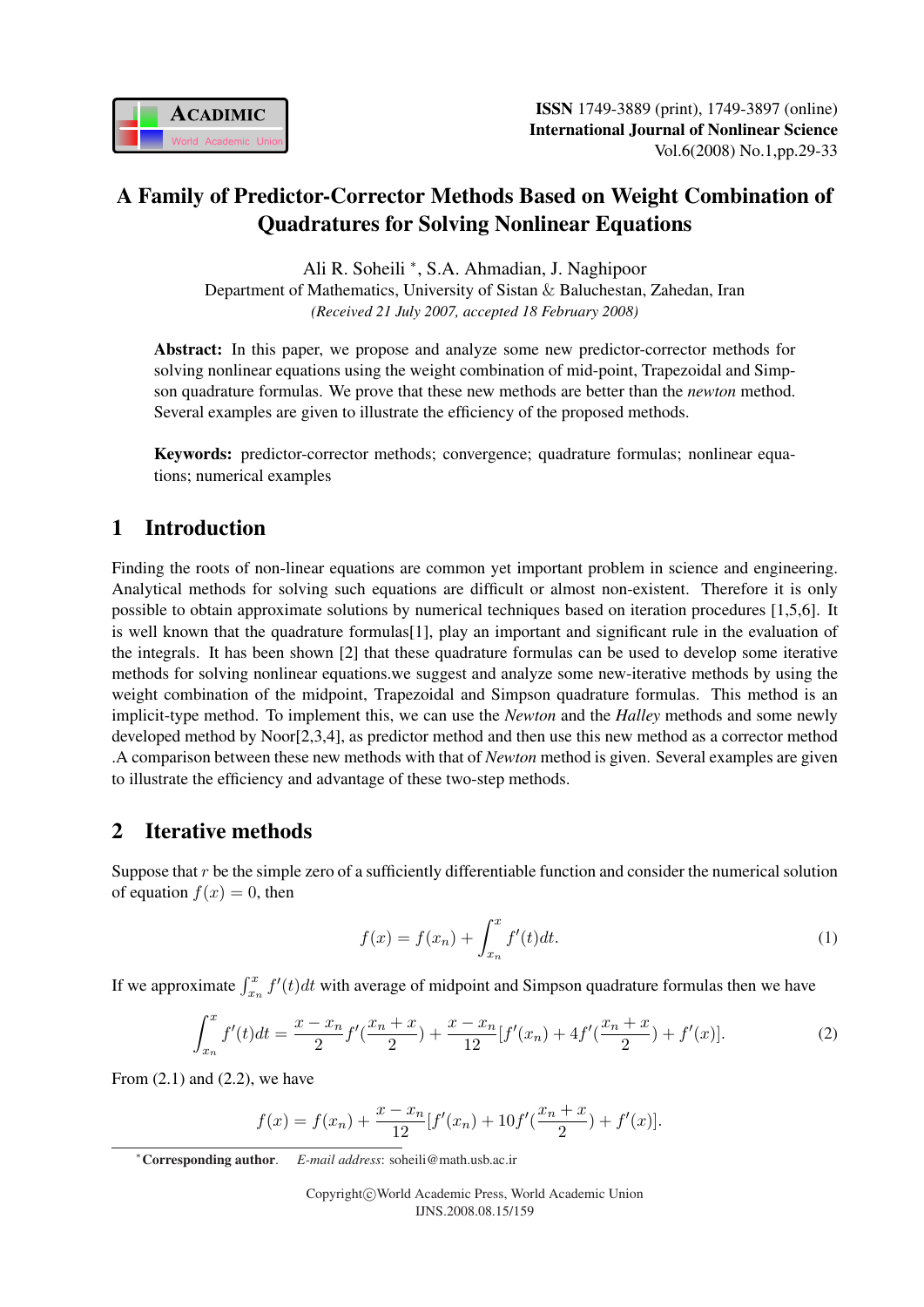Since  $f(x) = 0$  then

$$
x = x_n - \frac{12f(x_n)}{f'(x_n) + 10f'(\frac{x_n + x}{2}) + f'(x)}.
$$

With this fixed point formulation and any iterative method as predictor we will have following implicit iterative method.

Algorithm 1 *For a given*  $x_0$ *, compute the approximate solution*  $x_{n+1}$  *by iterative scheme.* 

$$
x_{n+1} = x_n - \frac{12f(x_n)}{f'(x_n) + 10f'(\frac{x_n+x}{2}) + f'(x)}.
$$

Using the predictor type technique, we suggest the following two-step method which is obtained by combining the *Halley* method.

Algorithm 2 *For a given*  $x_0$ *, compute the approximate solution*  $x_{n+1}$  *by the iterative scheme.* 

$$
y_n = x_n - \frac{2f(x_n)f'(x_n)}{2(f'(x_n))^2 - f(x_n)f''(x_n)},
$$
  

$$
x_{n+1} = x_n - \frac{12f(x_n)}{f'(x_n) + 10f'(\frac{x_n + y_n}{2}) + f'(y_n)}.
$$

For approximating  $\int_{x_n}^x f'(t)dt$ , if we combine Trapezoidal and Simpson quadrature formulas with weight factor  $\frac{1}{2}$ , then we have

$$
\int_{x_n}^x f'(t)dt = \frac{x - x_n}{4} [f'(x_n) + f'(x)] + \frac{x - x_n}{12} [f'(x_n) + 4f'(\frac{x_n + x}{2}) + f'(x)].
$$
\n(3)

 $\sim$   $\alpha$ / $\sim$ 

So from (2.1) and (2.3) and  $f(x) = 0$ , we can obtain

$$
x = x_n - \frac{3f(x_n)}{f'(x_n) + f'(\frac{x_n + x}{2}) + f'(x)}.
$$

In similar way we will have following algorithm which our predictor is the well-known *Newton* method.

Algorithm 3 *For a given*  $x_0$ *, compute the approximate solution*  $x_{n+1}$  *by the iterative scheme.* 

$$
y_n = x_n - \frac{f(x_n)}{f'(x_n)},
$$

$$
x_{n+1} = x_n - \frac{3f(x_n)}{f'(x_n) + f'(\frac{x_n + y_n}{2}) + f'(y_n)}.
$$

For approximating  $\int_{x_n}^x f'(t)dt$ , if we combine mid-point, Trapezoidal and Simpson quadrature formulas with  $\frac{1}{4}$ ,  $\frac{1}{4}$  $\frac{1}{4}$  and  $\frac{1}{2}$  weight factors respectively, then we will have

$$
\int_{x_n}^x f'(t)dt = \frac{x - x_n}{4}f'\left(\frac{x_n + x}{2}\right) + \frac{x - x_n}{8}[f'(x_n) + f'(x)] + \frac{x - x_n}{12}[f'(x_n) + 4f'\left(\frac{x_n + x}{2}\right) + f'(x)]. \tag{4}
$$

Since  $f(x) = 0$ , from (2.1) and (2.4) we obtain following fixed point formulation.

$$
x = x_n - \frac{24f(x_n)}{5f'(x_n) + 14f'(\frac{x_n + x}{2}) + 5f'(x)}.
$$

Same as algorithm 2. with selecting the *Halley* method as a predictor we will have following algorithm Algorithm 4 *For a given*  $x_0$ *, compute the approximate solution*  $x_{n+1}$  *by the iterative scheme.* 

$$
y_n = x_n - \frac{2f(x_n)f'(x_n)}{2(f'(x_n))^2 - f(x_n)f''(x_n)},
$$
  

$$
x_{n+1} = x_n - \frac{24f(x_n)}{5f'(x_n) + 14f'(\frac{x_n + y_n}{2}) + 5f'(y_n)}.
$$

*IJNS email for contribution:* editor@nonlinearscience.org.uk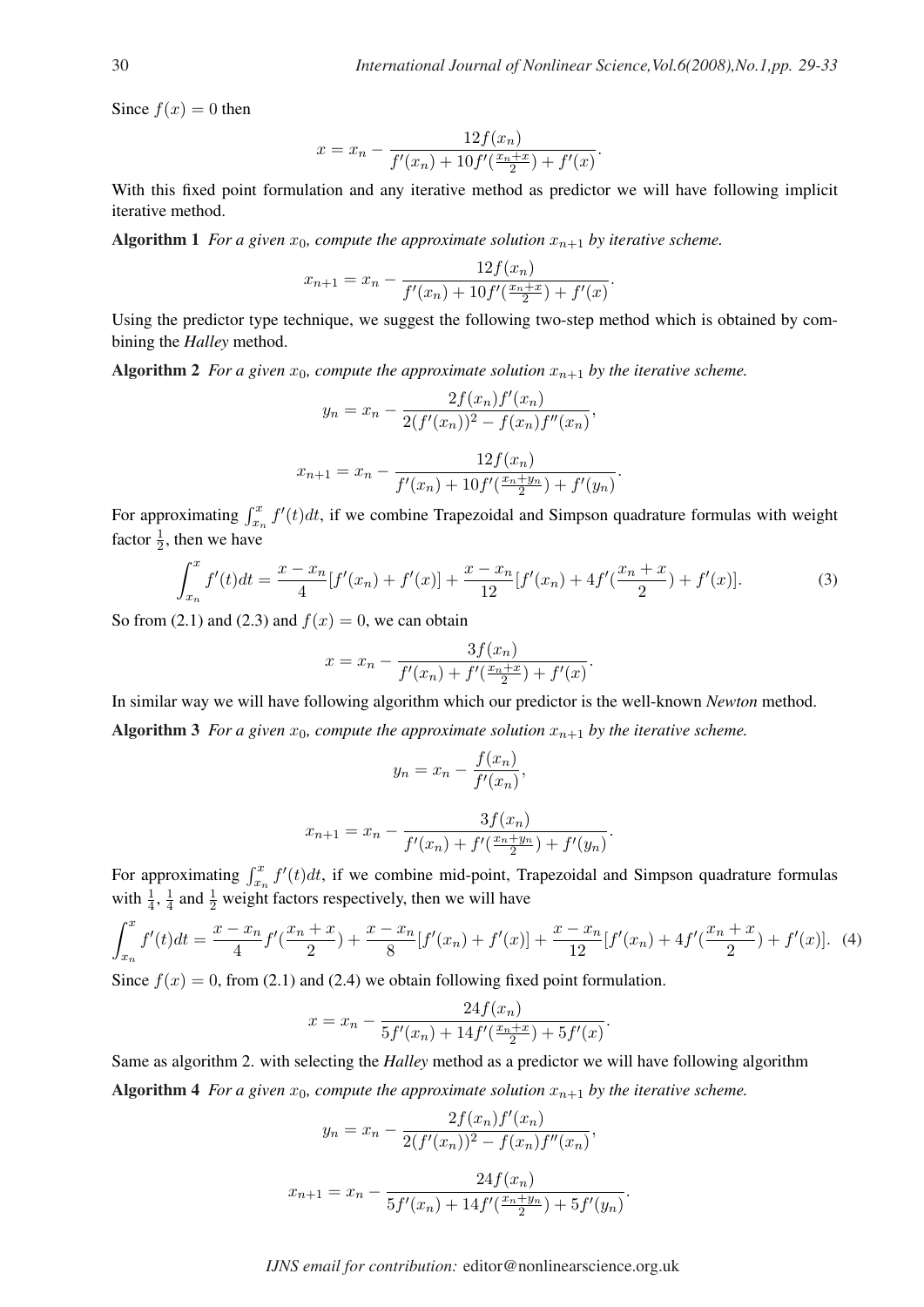#### 3 Convergence analysis

In this section, we consider the convergence of Algorithm 3. In similar way, one can prove the convergence of other two step algorithms.

**Theorem 5** *Let*  $r ∈ I$  *be a sample zero of sufficiently differentiable function*  $f : I ⊆ R → R$  *for an open interval I. If*  $x_0$  *is sufficiently close to r, then the two step method defined by Algorithm 3 has quadratic convergence and it's asymptotic convergence is*  $\frac{f^{(2)}(r)}{6f'(r)}$  $\frac{f^{(-)}(r)}{6f'(r)}$ .

Proof. Consider to

$$
y_n = x_n - \frac{f(x_n)}{f'(x_n)},\tag{5}
$$

$$
x_{n+1} = x_n - \frac{3f(x_n)}{f'(x_n) + f'(\frac{x_n + y_n}{2}) + f'(y_n)}.
$$
\n(6)

Let r be a simple zero of f. Since f is sufficiently differentiable, by expanding  $f(x_n)$  and  $f'(x_n)$  about r, we get

$$
f(x_n) = f(r) + (x_n - r)f'(r) + \frac{(x_n - r)^2}{2!}f^{(2)}(r) + \frac{(x_n - r)^3}{3!}f^{(3)}(r)\frac{(x_n - r)^4}{4!}f^{(4)}(r) + ...,
$$

then

$$
f(x_n) = f'(r)[e_n + c_2e_n^2 + c_3e_n^3 + c_4e_n^4 + \ldots],\tag{7}
$$

and

$$
f'(x_n) = f'(r)[1 + 2c_2e_n + 3c_3e_n^2 + 4c_4e_n^3 + 5c_5e_n^4 + \ldots],
$$
\n(8)

where  $c_k = \frac{1}{k}$  $\overline{k}$ !  $f^{(k)}(r)$  $\frac{\Gamma(n)(r)}{f'(r)}$ ,  $k = 1, 2, 3, ...$  and  $e_n = x_n - r$ . Now, from  $(3.7)$  and  $(3.8)$ , we have

$$
\frac{f(x_n)}{f'(x_n)} = e_n - c_2 e_n^2 + 2(c_2^2 - c_3)e_n^3 + (-7c_2c_3 + 4c_2^3 + 3c_4)e_n^4 + ...,
$$
\n(9)

From (3.5) and (3.9), we get

$$
y_n = r + c_2 e_n^2 + 2(c_3 - c_2^2)e_n^3 + (-7c_2c_3 + 4c_2^3 + 3c_4)e_n^4 + \dots
$$
 (10)

From (3.10), we get

$$
f(y_n) = f'(r)[(y_n - r) + c_2(y_n - r)^2 + c_3(y_n - r)^3 + c_4(y_n - r)^4 + ...]
$$

and

$$
f'(y_n) = f'(r)[1 + 2c_2(y_n - r) + 3c_3(y_n - r)^2 + 4c_4(y_n - r)^3 + 5c_5(y_n - r)^4 + ...]
$$
  
=  $f'(r)[1 + 2c_2^2e_n^2 + 4(c_2c_3 - c_2^3)e_n^3 + (-11c_2^2c_3 + 8c_2^4 + 6c_2c_4)e_n^4 + ...].$ 

Expanding  $f'(\frac{x_n+y_n}{2})$  $\frac{+y_n}{2}$ ) about r, we get

$$
f'(\frac{x_n + y_n}{2}) = f'(r)[1 + 2c_2(\frac{x_n + y_n}{2} - r) + 3c_3(\frac{x_n + y_n}{2} - r)^3 + 4c_4(\frac{x_n + y_n}{2} - r)^4 + \ldots]
$$
  
=  $f'(r)[1 + 2c_2e_n + (2c_2^2 + \frac{3}{4}c_3 + \frac{1}{2}c_4)e_n^2 + (4c_2c_3 - 4c_2^3)e_n^3 + (\frac{-61}{4}c_2^2c_3 + 8c_2^4 + 6c_2c_4)e_n^4 + \ldots].$ 

*IJNS homepage:*http://www.nonlinearscience.org.uk/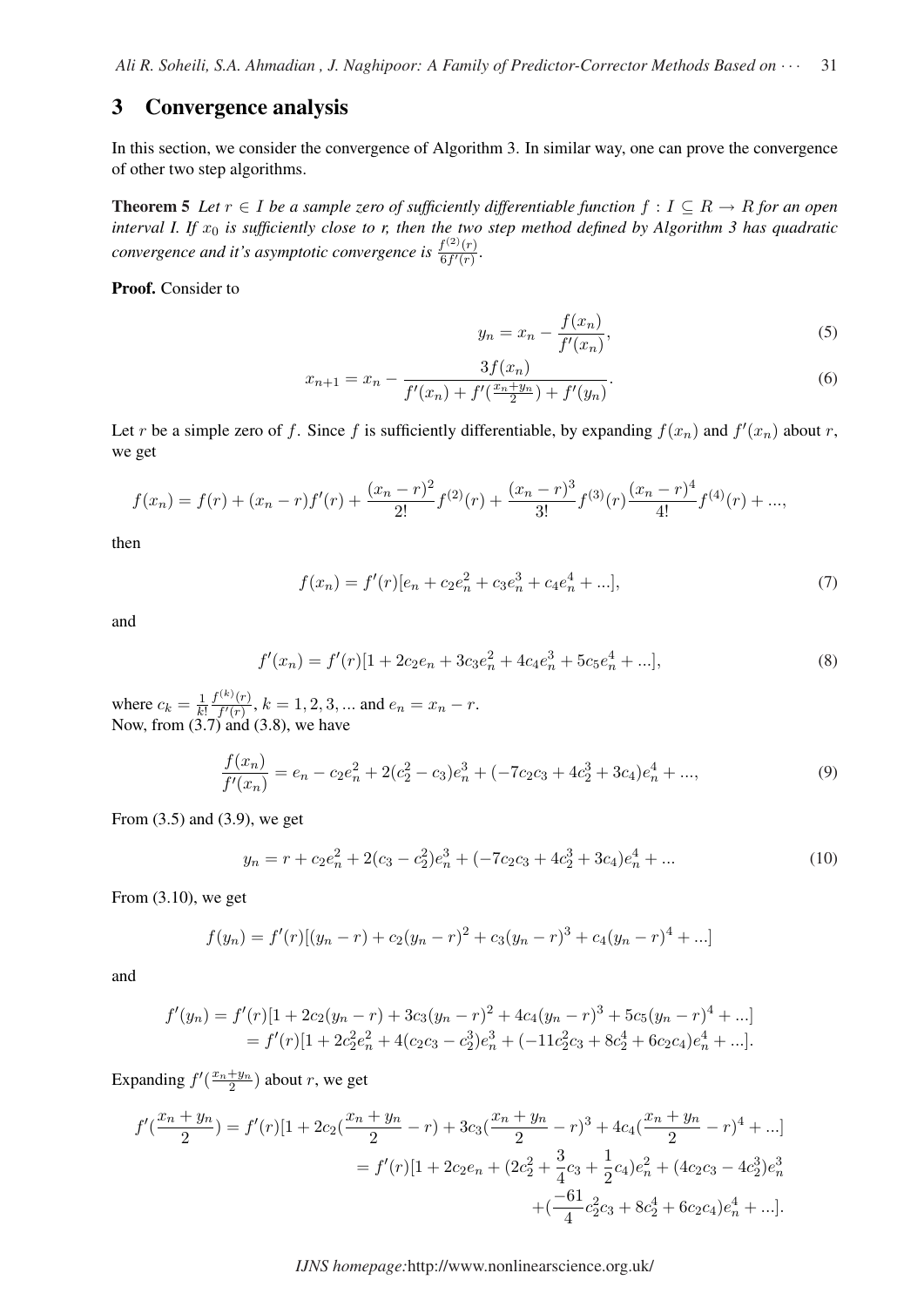.

Then

$$
f'(x_n) + f'(y_n) + f'\left(\frac{x_n + y_n}{2}\right) = 3f'(r)[1 + \frac{4}{3}c_2e_n + \frac{1}{3}(4c_2^2 + \frac{15}{4}c_3 + \frac{1}{2}c_4)e_n^2 + \frac{1}{3}(4c_4 + 8c_2c_3 - 8c_2^3)e_n^3 + \frac{1}{3}(\frac{-97}{4}c_2c_3 + 5c_5 + 16c_2^4 + 12c_2c_4)e_n^4 + \dots].
$$

From (3.6),  $e_{n+1} = x_{n+1} - r$  and  $e_n = x_n - r$ 

$$
e_{n+1} = e_n - \frac{3f(x_n)}{f'(x_n) + f'(\frac{x_n + y_n}{2}) + f'(y_n)}
$$

Then we will have

$$
e_{n+1} = e_n - [e_n + c_2 e_n^2 + c_3 e_n^3 + c_4 e_n^4 + \dots][1 - (\frac{4}{3}c_2 e_n + \frac{1}{3}(4c_2^2 + \frac{15}{4}c_3 + \frac{1}{2}c_4)e_n^2 + \frac{1}{3}(4c_4 + 8c_2c_3 - 8c_2^2)e_n^3 + \dots) + (\frac{4}{3}c_2 e_n + \frac{1}{3}(4c_2^2 + \frac{15}{4}c_3 + \frac{1}{2}c_4)e_n^2 + \dots)^2 + \dots].
$$

Finally

$$
e_{n+1} = e_n - (e_n + (c_2 - \frac{4}{3}c_2)e_n^2 + (-\frac{4}{3}c_2^2 - \frac{5}{4}c_3 - \frac{1}{6}c_4 - \frac{4}{3}c_2^2 + c_3)e_n^3 + \dots,
$$
  

$$
e_{n+1} = \frac{c_2}{3}e_n^2 + (\frac{8c_2^2}{3} + \frac{c_3}{4} + \frac{c_4}{6})e_n^3 + \dots
$$
  

$$
\lim_{n \to \infty} \frac{e_{n+1}}{e_n^2} = \frac{c_2}{3} = \frac{f^{(2)}(r)}{6f'(r)}.
$$

Since asymptotic convergence of *Newton* method is  $c_2$  and from Theorem 5, we result that the convergence rate of Algorithm 3 is better than the *Newton* method.



Figure 1: The number of iteration between the Newton method and Algorithm 3. with common starting value  $x_0 = 4$ 

### 4 Numerical experiments

In all of our examples, the maximum number of iteration is  $n = 200$  and our examples are tested with precision  $\varepsilon = 1 \times 10^{-15}$ . The following stopping criteria is used for computer programs: (i)  $|f(x_{n+1})| < \varepsilon$ . (ii)  $|x_{n+1} - x_n| < \varepsilon$ .

Table 1 presents iteration number comparison of algorithms 2, 3 and 4 with the *Newton* method in given precision. In Table 2, the CPU time ( per second ) of our algorithms and *Newton* method are compared . All numerical results show here, are obtained on a pentium IV processor at 3.00 GHz.

Fig. 1 presents convergence comparison between the *Newton* method and Algorithm 3 for  $f(x) = e^{x^2 + 7x - 30} -$ 1 from starting value  $x_0 = 4$ .